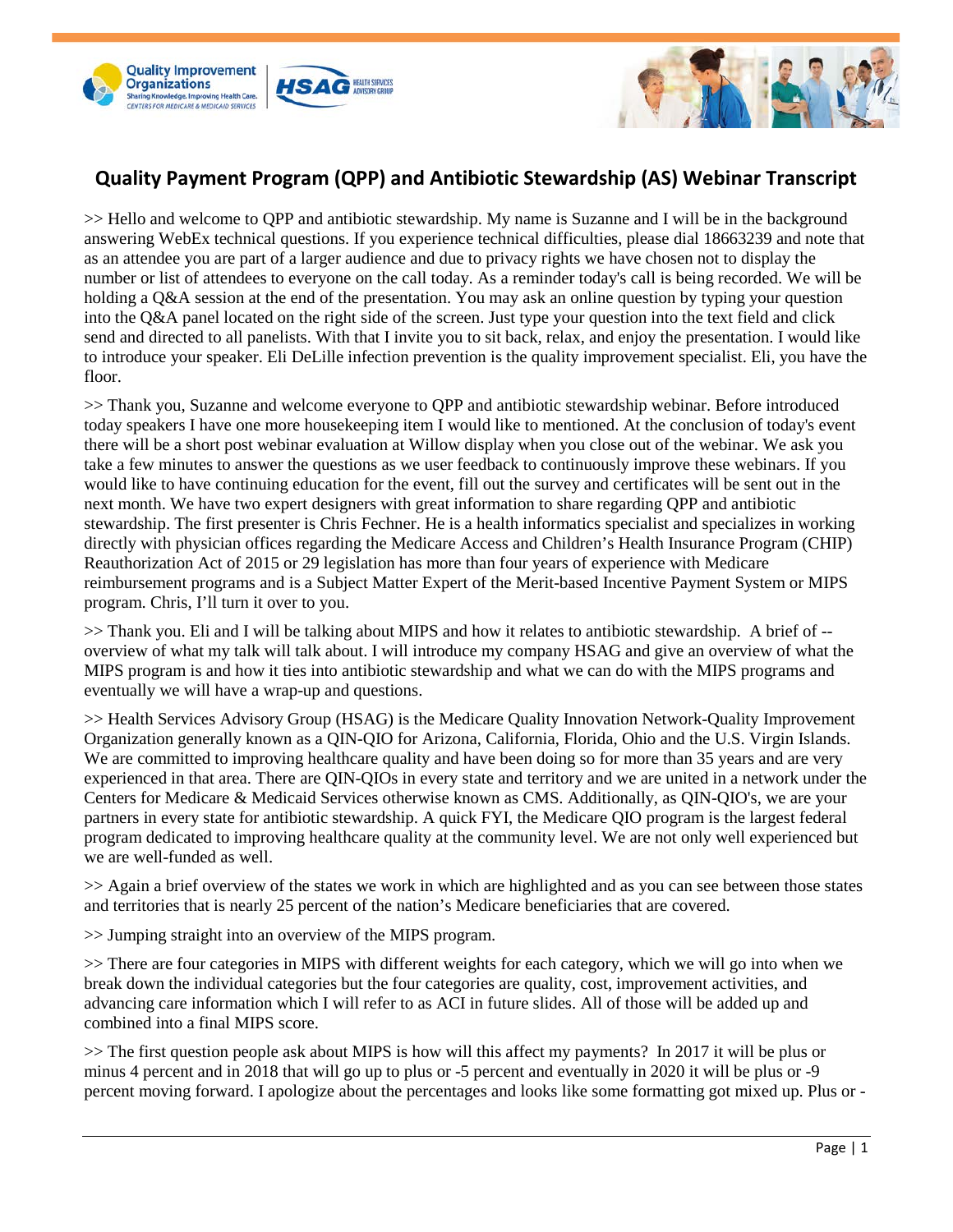



4 percent in 2017 will affect 2019 payments and plus or -9 percent moving forward from 2020 and beyond. This is just Medicare part B payments.

>> In 2017, you will be gathering data for your MIPS submission throughout the year. You will submit it by March 31, 2018 and CMS will take the data and give you feedback on how you did and eventually on January 1, 2019 your payment from your 2017 data will be adjusted based on how well you did.

>> The next question other than how does it affect my payments is am I actually eligible? You are eligible in 2017 if you sell more than \$30,000 to Medicare part B and you also see 100 or more Medicare patients. That means if you only build \$29,000, -- you do not need to report to MIPS and if you only see 29 patients you don't need to build to MIPS. These are the physician types listed below. They are physician assistants, nurse practitioners, CNS, and CNA's.

>> Some people might wonder what the definition of a physician is. Basically if you have a doctor degree you will be considered a physician. In 2019 they will be opening MIPS up into different clinician types. If you are clinical psychologist, occupational therapist, or something similar, watch out for 2019 when you might have to start reporting.

>> There are some caveats for clinicians that don't see many patients face to face. If you are a certified registered nursing anesthetist (CRNA), you might be considered a non-patient facing individual and that will affect what categories you are required to report on. You are still required to report if you are a non-patient facing clinician but it might make your reporting easier if you were looking to report a group and you are a group of clinicians who do not see patients face-to-face, as long as more than 75 percent of the clinicians billing under the groups' Tax Identification Number (TIN) meet the definition of non-patient facing then your group meets that as well. There are more flexible reporting requirements for these non-patient facing clinicians which one we get to the individual categories we will going to.

>> 2017 is a special year for MIPS because it's the first one and as such CMS has declared it a transition year. That means there are special options available for you.

>> This is in 2017 specific but you will always have the option to report as an individual or group. Individual means you will be submitting data for your specific national provider ID (NPI) and your tax identification number as well. If you are doing a group, that means two or more clinicians send their data together under a single TIN. If you work with an Advanced Payment Model (APM), the APM entity will submit all the data together. One caveat is if you are submitting as a group, your entire TIN must submit data even if the individual providers within might not be eligible. If a clinician is not eligible but the rest of the group is, he would still have to submit his data as part of the group. Additionally, you cannot split it up into two separate rooms within a TIN so if you are multispecialty it might be difficult to find quality measures that meet things that your family practice is doing but maybe not your cardiologist. Something to watch out for.

>> Going into 2017's specifics, this is a transition year and there are four ways you can participate in MIPS and avoid payment adjustment. The first is to participate in an advanced APM. CPC+ or Medicare shaves programming [Indiscernible] are a couple other options but things like that or if you participate in MIPS then you have three options. One is the test pace which is to submit some sort of data. Any data by March 31, 2018 will be accepted and you can submit one measure for one patient for one claim and still be considered meeting the MIPS criteria for 2017. You will not get a payment adjustment because there isn't much data but you will not be subject to the negative payment adjustment. You can definitely avoid that in 2017 without having to put in too much effort. If you are looking to get a positive payment adjustment, you can do a partial year if you are ready for a full year. Partial year is 90 days' worth of data. As long as you start collecting by October 2, you will be eligible for a partial year. You can earn both the +4 percent payment adjustment if you do well enough and will also be eligible for an exceptional performance bonus if you reach 70 or more MIPS points. Full year is similar to partial year except you submit a full year's worth of data. There is no additional incentive for submitting a full year versus a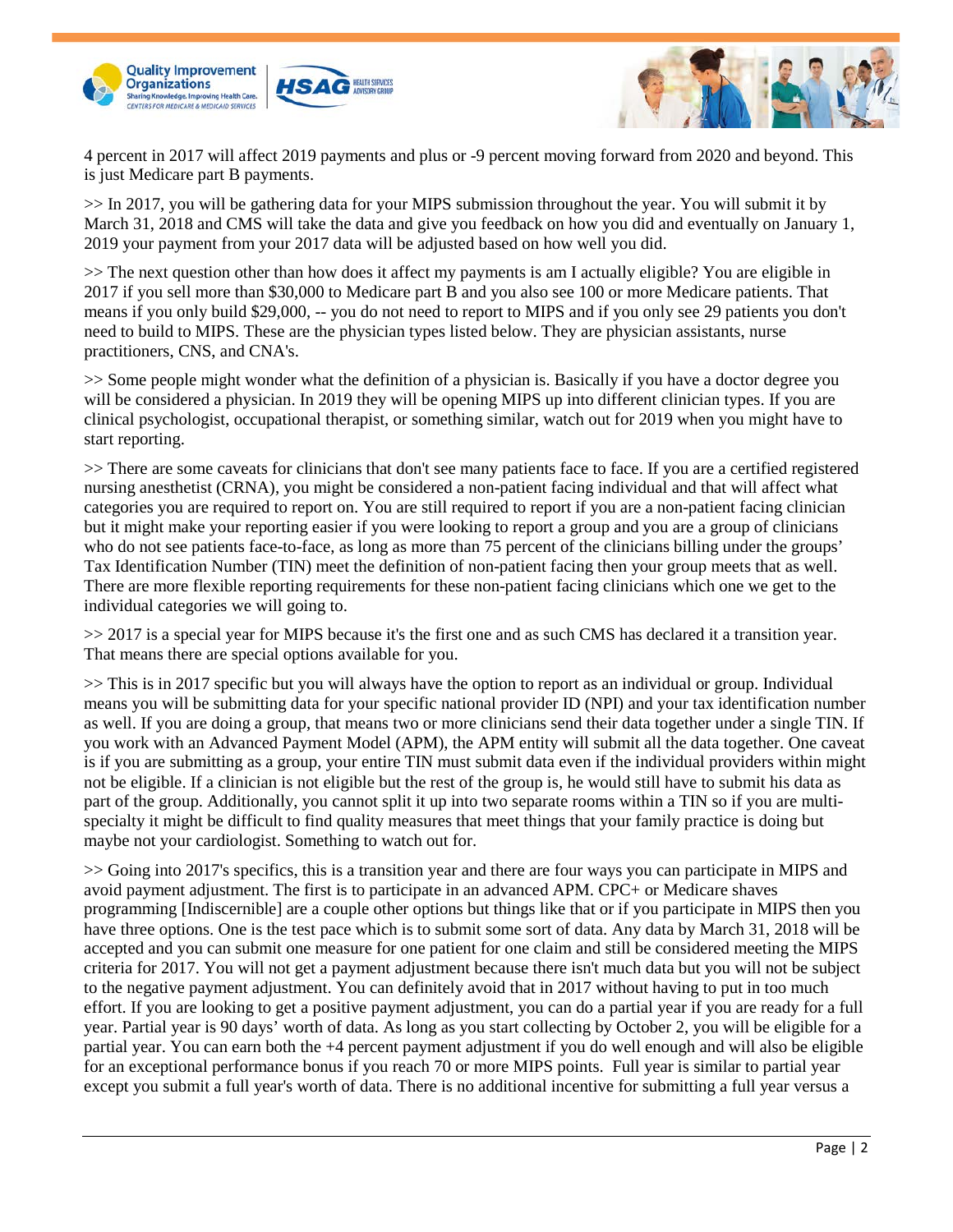





partial year. The advantage is you might be eligible for more quality measures then you were with the partial year. I will get into that in a little bit.

>> If you are doing the test submission, all you need to do is submit one quality measure and that could be for just one patient and on one claim. That is definitely the easiest way to go. You could choose to submit one improvement activity and that needs to be over 90 days of data. Your other option would be submitting the base score for your ACI measures, but that would require at least four or possibly five depending which route you submit. I highly recommend the quality measure for the improvement activity. You will avoid the negative downward adjustment; you will not get any sort of positive reimbursement.

>> If you do the partial year, you need at least 90 days of data so as long as you start gathering by October 2 you will meet 90 days' worth of data. You are eligible for a positive reimbursement if you do well enough and are also eligible for the exceptional performance bonus if you reach 70 MIPS points.

>> The full-year participation, like the partial year, you are eligible for a positive payment adjustment and the exceptional bonus depending how well you do. You are not eligible for any additional on top of the partial year so you won't get more money just for submitting a years' worth of data. CMS recommends doing this because you will most likely be eligible for additional quality measures by submitting longer sets of data. As quality measures you must report on a minimum of 20 cases per measure. It is possibly that you might not see enough patients for a specific quality measure that you want to report on in 90 days. That is the only incentive for doing a full year versus the 90-day submission. The key take away is the positive adjustments are based on performance data and not the amount of information or length of time submitted. It's can you get your scores up and that will most likely be better in 90 days than in a full-year.

>> The last thing I mentioned is advanced APMs and they are a subset of APMs and not all are going to be eligible for the track outside of the MIPS program. APMs may offer practices an opportunity that are not immediately able to take on the risk and requirements of advanced APMs. That is the distinction between what an APM and an advanced APM is. The QPP does not change in any particular APM reports value so you would still be affected by their standards. You would get the bonus for doing an advanced APM on top of it.

>> If you are looking to do full participation in 2017 as opposed to test, what goes into that? We talked about the four categories earlier which are quality, which is worth 60 percent of your score this year, the cost category is worth zero in 2017 and we will talk about that briefly. Improvement activities will be worth 15 percent and ACI is 25 percent.

>> Quality measures. What goes into that? Quality measures are replacing the Physician Quality Reporting System (PQRS) and the quality portion of the value modifier. If you are familiar with either of those programs. CMS envisions this will provide an easier transition because many providers have been doing PQRS for years at this point. The quality measures themselves are essentially the same as they were in PQRS. There are 271 different options and plenty to choose from. CMS has some built in specialty sets that you can filter based on what your specialty is and CMS has picked out some measures they feel fit your specialty. You are required to report on six measures with at least one of them being an outcome measure. What that means is something that is scored based on how the patient does a not whether or not you followed a certain clinical standard. For example, controlling high blood pressure looks at the patient's blood pressure as opposed to whether or not you prescribed a medication. If for some reason you do not find six measures that are part of your clinical specialty or don't fall into your scope of practice, that is acceptable as long as you can show why and submit as many as you can. CMS will adjust their scoring based on how many you end up submitting. Currently it is out of 60 points so 10 points per measure. If you only submit four it will be out of 40 points. 10 points per measure and it will change based on how many you are able to submit. There are some measures that we feel tie into antibiotic stewardship and I have pulled them out and we will talk about them in a bit.

>> Moving on to the improvement activity category. It is worth 15 percent of your final score in year one and moving forward. This is a completely new category so it's not really analogous to any previous reimbursement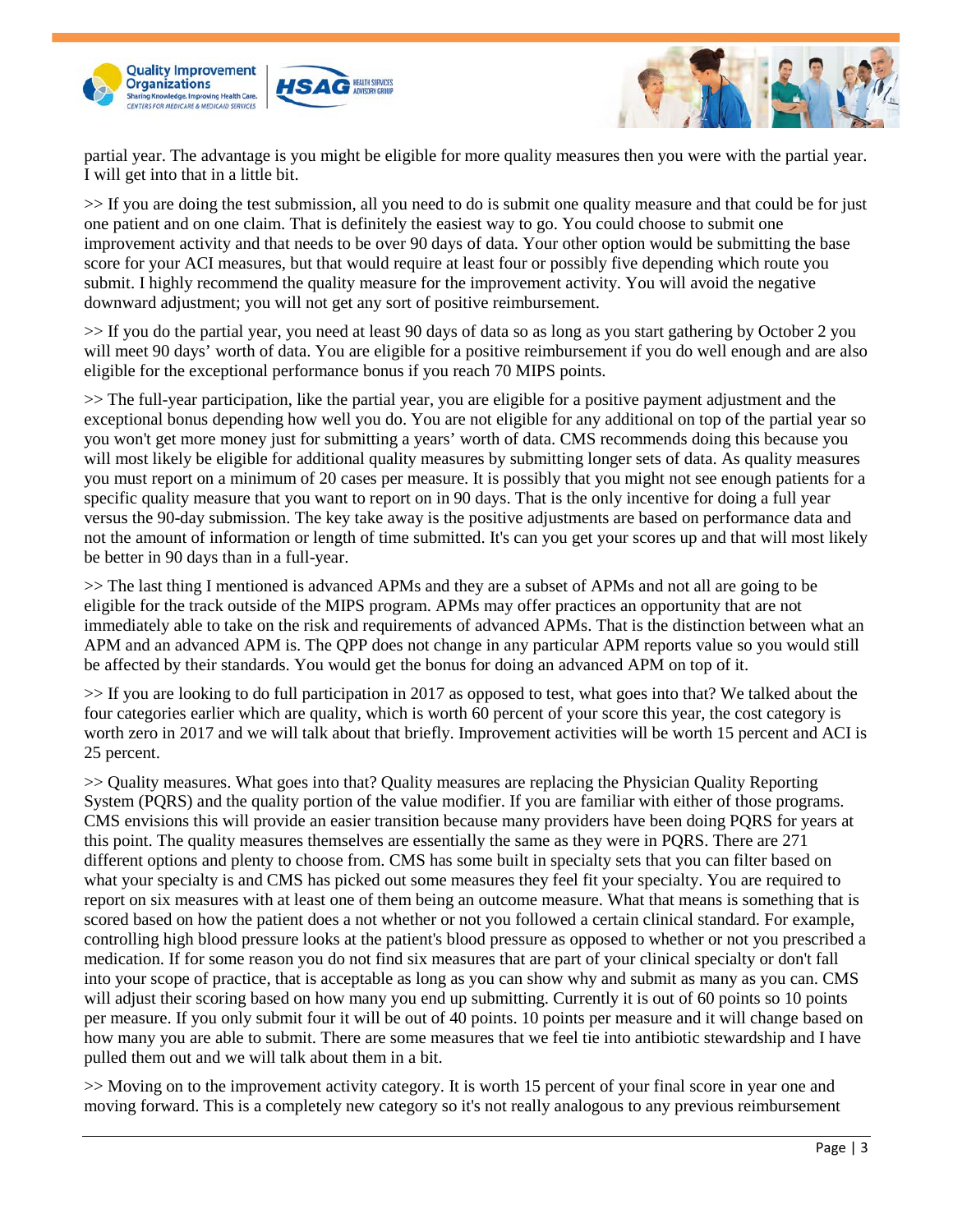





programs. CMS made these activities to focus on care coordination, beneficiary engagement, patient safety among other things. There are 92 options for these activities and you need to get 40 total points. You can choose to submit these by using attestation like yes or no I did this or you can submit through qualified clinical data registry or PCI if it's available.

>> There are some special considerations for improvement activities. If you are a small practice which means once to Doug which means 1 to 15 clinicians, they are double weighted. And the double facing clinicians have the same weighting taking into effect along with practices in rural locations and areas with professional shortage areas. Everything is double weighted so instead of needing four medium waited to get to your full 40 points you would just need two or instead of two high-priority measures which are worth 20 points you just need one at 40 points.

>> Like I mentioned earlier, there are different areas of focus and they are called subs -- subcategories and there are eight different ones plus additional credit you can earn for being part of an APM. There is in any difference between subcategories in the sense that you don't need to choose activities from different categories. You can choose them all from the same area if you choose. It's just a way to break them down and make it easier to search. The scoring is in the bottom right with high-priority worth 20 points, medium is worth 10 points and there are 40 total points to get in this improvement activity category. We believe there are two improvement activities that tie into antibiotic stewardship so depending on your practice size if you are a small practice you could completely meet the improvement activity requirements based on doing an antibiotic stewardship program. I will show exactly what those measures are in a few slides.

>> Our final category is ACI. This is replacing meaningful use and is worth 25 percent of your final score. Unlike meaningful use it's not entirely all or nothing. If you don't meet one measure you are not entirely out of luck. It is focusing on stage three measures sold those focused on interoperability, health information exchange, and electronic care coordination. Similar to improvement activities you can submit the attestation, to CDR, qualified registry and EHR. If you do not use EHR for example if you are in a rural area where you don't have access to Internet or you are a non-patient facing clinician and don't enter anything in your EHR, you can have it reweighted to quality. 25 percent would jump into quality and would now be worth 85 percent of your score as opposed to the 60 percent that it is currently worth.

>> The way ACI works is there is a base score and a performance score. The base score will get you half of the points eligible in this category. There are 100. you can get and meeting the base score will get you 50. If you don't meet the base score for some reason you do not get any points in the ACI category. This park is all or nothing but you can still get additional points based on how well you do. For 2017 there are four measures that you must do. One is conduct a security risk analysis. Another is due at least one order using E prescribing. The next is to provide patient access to an electronic portal and finally health information exchange is sending a summary of care document to a provider that you refer to. Moving forward in 2018, there will be a different set of required measures. As far as the differences between the base score, there aren't very many. There is only one additional measure and that is to request a summary of care. If someone sends you a referral, you need to be able to incorporate that into your EHR but it is not required in 2017.

>> The performance categories in 2017 are listed at the bottom. You notice that some of them match up with the base score so I highly recommend focusing on those particularly providing patient access and health information exchange. Those are also both double weighted in 2017 and awarded up to 20 points in your performance score. Whereas things are typically worth 10 points and it is just a straight rate calculation. If you end up meeting your measure at 90 percent to 100 percent you will get 10 points, 80 percent to 90 percent is nine and so forth. There is no threshold to meet so it's not like you have to do 10 percent or you get no points. You still get one point toward your performance score. One other thing to call out is there are more than 100 points possible in ACI, but unfortunately everything will be capped at 100. Even if you do amazing, you still get 100 and the 25 points for your MIPS overall score. There are too many direct correlations between ACI and antibiotic stewardship, but the e-prescribing part of the base score will tie in pretty well.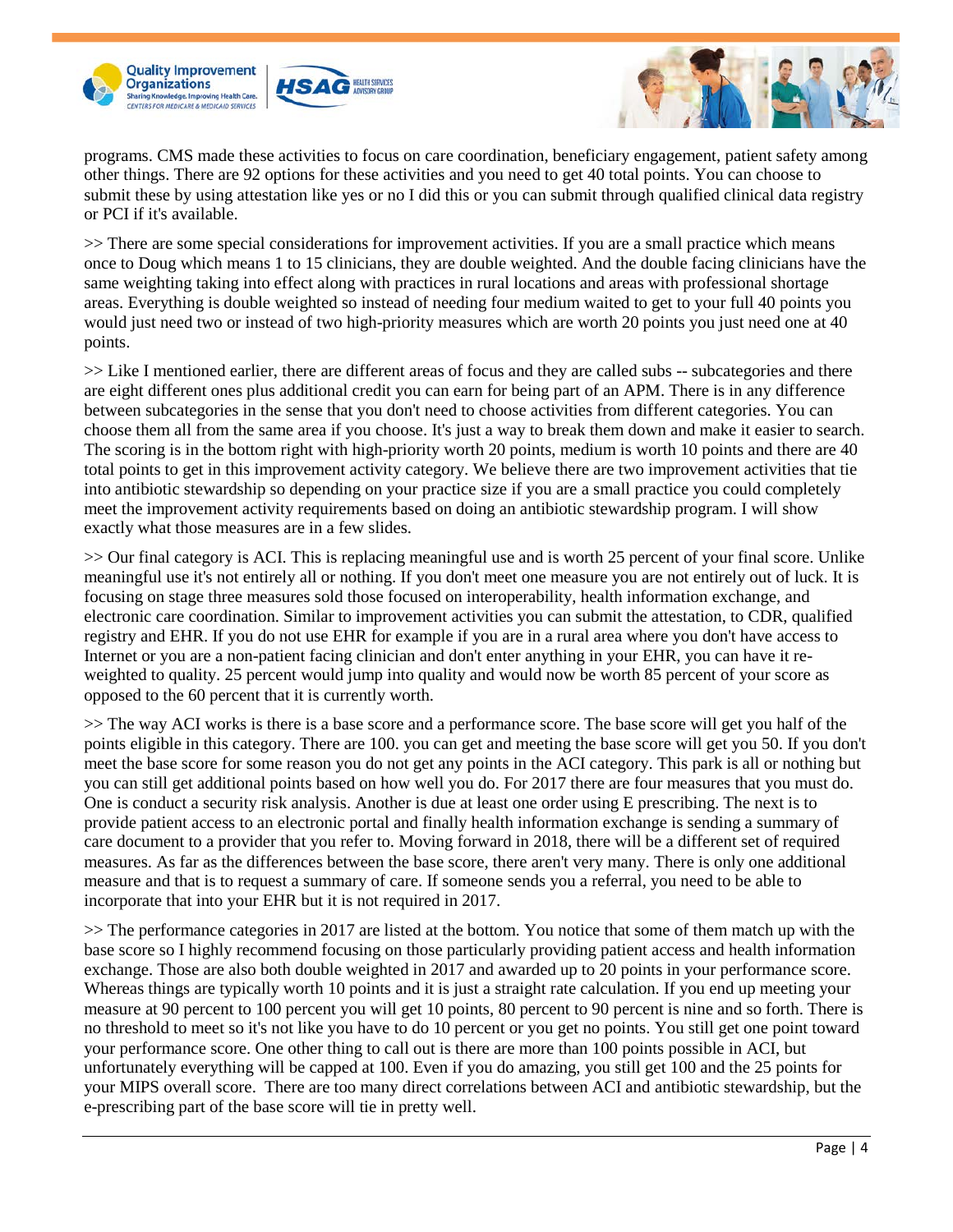



>> A brief note about resource use. It is also known as the cost category and in 2017 you will not be scored on it. They will still calculate it and give you feedback but it will not be part of your overall score.

>> How does this tie into antibiotic stewardship? Here the different quality measures we believe really tie in well. You notice that most of them are eligible through the registry so theoretically if you report to the registry you could meet your entire quality measure portion just by doing an antibiotic stewardship program but there are certainly choices out there if you are doing a different submission method. You don't necessarily need to meet all these measures in your program but these are the different measures you might want to look at tying into. Similarly, these two improvement activities both are medium weight and specifically around antibiotic stewardship programs. If you have a large practice you could be halfway there and if you are a small practice it would entirely meet your requirements. The e-prescribing as part of the base score and not a performance weighted activity but will still help you get those 50 base score points.

>> On that note I am done with my portion of the presentation so I will turn it over to Eli to introduce Dr. Burdette.

>> Thank you Chris and I appreciate your presentation. I will introduce Dr. Steven Burdette who is a professor of medicine with Wright State University and served as the program director for the infectious diseases Fellowship. He completed medical school, internal medicine residency and that was at Wright State. Is a medical directory for Kettering health network and the director of infectious disease at Greene Memorial Hospital and serves as the Chairman of the antimicrobial stewardship for and spends a significant amount of time reviewing antibiotic prescribing patterns at a level one tertiary care center and provides real-time recommendations to improve the treatment of various infectious diseases. Dr. Burdette has offered over PubMed reference authors, 15 book chapters and a member of the clinical affairs committee for the Infectious Diseases Society of America. Dr. Burdette, the floor is yours.

>> Thank you very much, Eli. If we could switch the slides over.

>> Thank you very much. In the next 20 or 25 minutes my goal is to give you all some practical events you might already be doing. As we transitioned with Premier Health from the inpatient antibiotic stewardship and started looking into the ambulatory sector, there are a lot of things already being done we did not know about and could honestly take credit for. Hopefully as we work through the core elements of the ambulatory antibiotic stewardship, a lot of this stuff you are ready will be doing.

>> We will look at commitment, action, tracking, and education. What I will do is focus on the ambulatory and there are a few places where I bounce over into inpatient side in terms of data tracking and whatnot. I will try to clarify that.

>> The first of the core measures is a commitment from the organization. In your facility demonstrate dedication to accountability for optimizing antibiotic prescribing and patient safety related to antibiotics. Some of the sub bullets is the Singer legal -- single leader to direct antibiotic stewardship communicate with all staff the expectations of the program. I want to emphasize that antibiotics are not benign. Antibiotics harm people. Chemotherapy is only given by oncologists. Only surgeons perform surgery but every single doctor no matter what the specialty typically prescribes antibiotics and not everyone appreciates the complications of antibiotics. When you look at a stewardship program within a hospital, yes it involves doctors but also involves your pharmacist, nursing staff, and everyone has a role in this. The role has to be passed on to the patient's so they know antibiotics are not benign. When you look at the commitment, someone has to carry the torch of antibiotic stewardship so someone might need that put in their job description. It takes time to run an antibiotic stewardship program. It takes time to be the voice and face of controlling antibiotics, whether in a hospital or a practice. That should be accounted for within someone's time and their contract.

>> At a facility level I am a firm believer that infectious diseases specialists should be running the ship at that point. From an ambulatory standpoint most practices on this call today don't have an infectious disease doctor so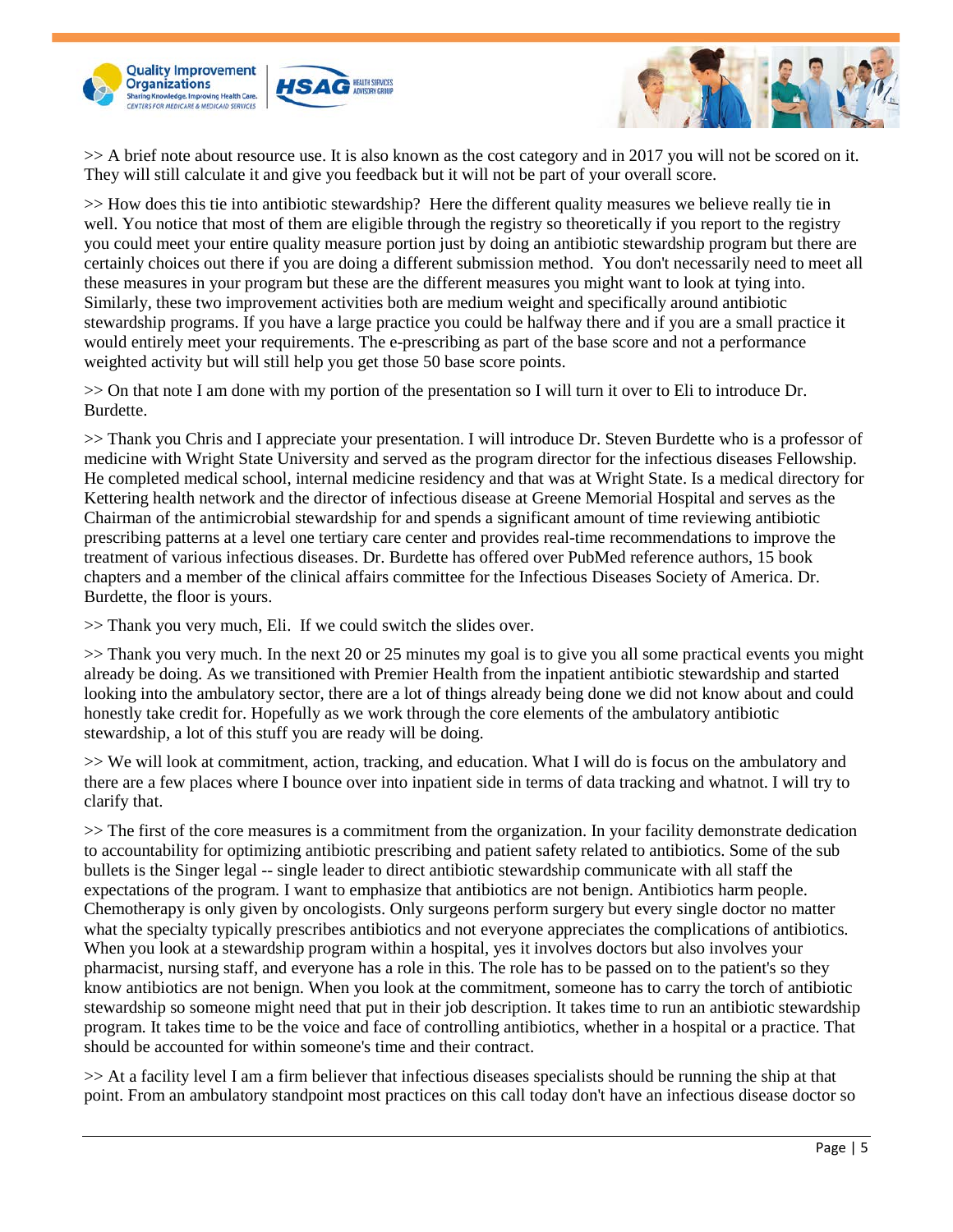





you need to find someone who's interested and educated in antibiotic prescribing. They must practice what they preach. My car license plate is discontinuing antibiotics. I believe in appropriate durations and I believe antibiotics have a role but so many times within the hospital setting and within a practice antibiotics are given and are not necessarily needed. Someone has to be able to practice what they preach. You have to have a face to the program. You need someone that can be the reference and resource when people have questions and someone will lead development of guidelines or spearhead data collection, it needs to be someone who is willing to have difficult conversations. When you have a provider who gives 90 percent of sore throat an antibiotic, it can be difficult to have those conversations. You have to be willing to have those. One of the big challenges administratively is bridging the gap between inpatient and outpatient antibiotic stewardship. Within the inpatient setting, pharmacies in most places run the ship and they may typically provide resources with the pharmacist at work with providers. They have a lot of skin in the game so to speak. The outpatient setting is not pharmacy driven and will be much more on the shoulders of the providers of the organization to spearhead and drive the antibiotic stewardship.

>> Moving on to the next of the core elements is looking at the facility implementing one policy or practice to improve antibiotic prescribing. You have a list of things that fall under that. Evidence-based diagnostic criteria and treatment recommendations would meet one of the improvement activities under MIPS and they specifically talk about upper respiratory tract treatment in children, diagnostics of pharyngitis and bronchitis treatment in adults. We will go over these more in a second. Practicing delayed prescribing practices and if there are any pediatric practices on this call, you have been doing that for years with otitis but developing some sort of process and policy on how to handle this. In my required patient education. When you are not going to treat a pharyngitis or an otitis media with antibiotics immediately, providing the patient with education as to when to call back and went to fill the prescription and whatnot. Communication skills or clinicians, doctors our master communicators and this is a conference call so you can tell that was sarcasm. Communication skills for clinicians and coming up with training for that. The next is requiring explicit wristed -- written justification for non-recommended antibiotics. I have opinions on [Indiscernible] I will share and might be one area that you could roll those out. Clinical decision supports and triaging systems to avoid unnecessary visits.

>> When it comes to guidelines, the Infectious Diseases Society of America has many practice guidelines that are available. They currently have things that overlap with the ambulatory core measures and have guidelines for streptococcal pharyngitis, rhinosinusitis, community acquired pneumonia in infants and adults, and the community-acquired pneumonia guidelines are in the process of being updated. They are probably another year or so away from rolling those out. While we have internally developed some of our own guidelines for these conditions, smaller practices might not have to reinvent the wheel and there are documents out there you can mirror your practice after.

 $\gg$  I mentioned earlier the diss -- the delayed prescribing practices used with otitis and I discourage anyone for rolling that out for an infection with a serious complication. If you don't treat a urinary tract infection they could go on and develop [Indiscernible] and you don't want to use delay treatment for pneumonia because complications such as lung abscess, you want to stay away from those. Most cases of bronchitis and pharyngitis especially when you are strip testing negative do not require antibiotic therapy. You may not need to give them at all but this might be an area that in some cases they require therapy and maybe you can roll out delayed watchful waiting practice in those situations.

>> In terms of required explicit justification for non-recommended antibiotics, I recommend everyone establish local treatment guidelines based on your own antibiotic sensitivity. Antibiotics that work in Dayton, Ohio for a condition may not be the same ones that would work in New York City or in Sacramento, California. You really need to look at your local sensitivities and develop guidelines based on what works for you. One of the big challenges is educating the providers on those recommendations. If it is a small practice you can go over it in a practice meeting but if you are in in a hospital setting or large Accountable Care Organization (ACO), you may have hundreds of doctors you have to educate and that can be a real challenge to undertake. That is one of the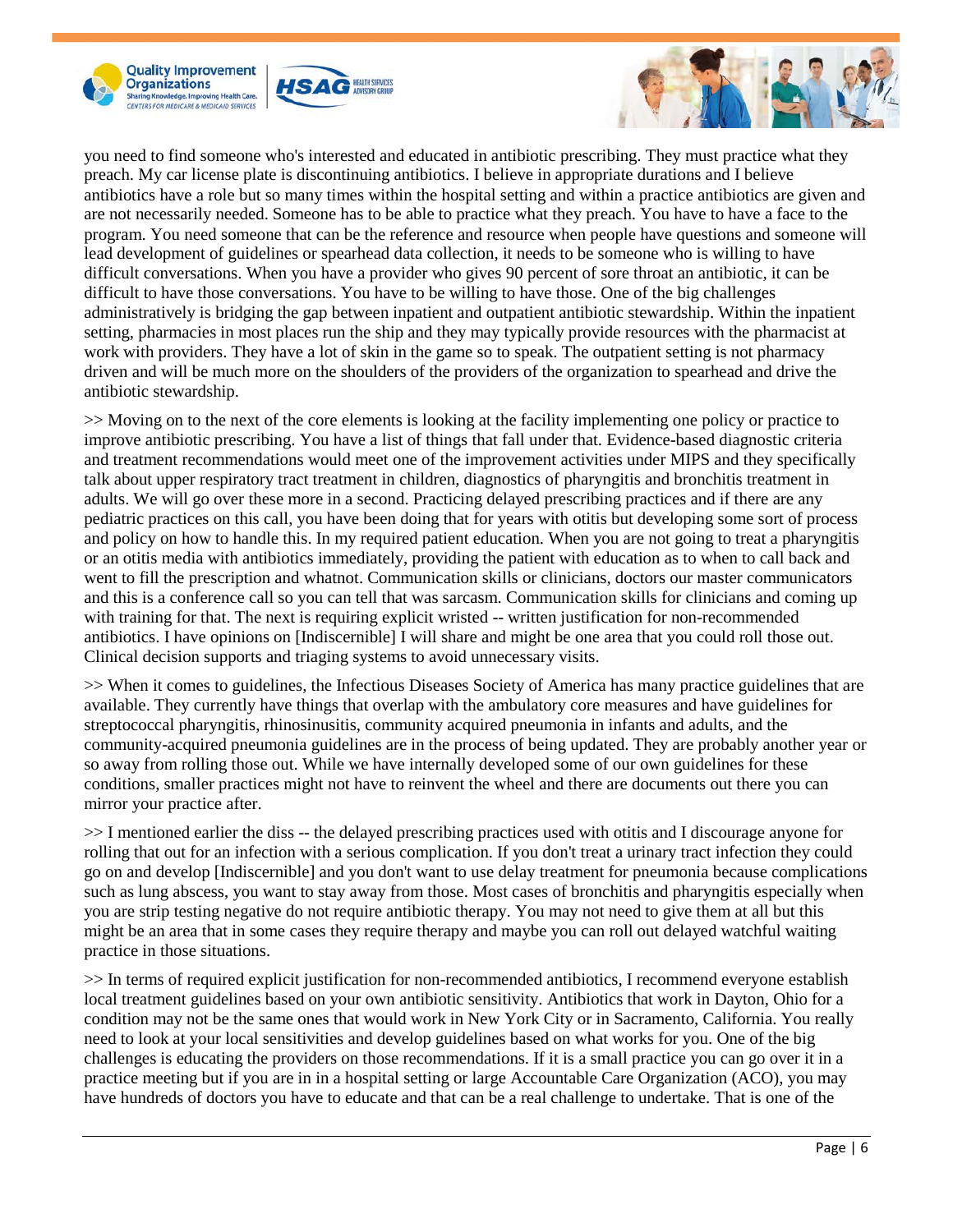





hurdles I am dealing with at the institution where I am at in regards to we have guidelines on certain things but how do I let doctors know about those guidelines? You need to figure out which antibiotics you would like to restrict and in what situations. I am very much on the anti-quinolone bandwagon and there is the FDA warning that came out that said don't use quinolones for mild infections such as cystitis, sinusitis and things like that. When you over use quinolones you do induce resistance and there is a high rate of collateral damage with quinolones. This might be some area you might want to rollout tracking and saying you should not use [Indiscernible] for a mild cystitis and perhaps making providers justify why they are using it and perhaps it's an allergy issue or perhaps it's intolerance to something like a history of resistant bacteria words justified. Try to be careful with your quinolone administration and that is a nice area of focus that antibiotic stewardship's can look at.

>> This is a clinical guideline we developed locally for cellulitis. We made this available to providers and when we reach out to doctors with recommendations on the inpatient standpoint, they can have a document to go to justify why we have made the recommendations that we have.

>> We also came out with guidelines for C. diff. Our guidelines are different than what the IDSA recommendations are from 2010. There's been quite a bit of literature that came out on C. diff since then so we have more aggressive algorithm than what the IDSA recommends. As long as you back it up with literature and support, we do have some leeway with some of these conditions to do things you think make a better outcome for your patient.

>> Here is the FDA drug warning and if you had not seen it when it comes to quinolones. When you look for low hanging fruit in a practice, if you can hit up your quinolone prescribing, I think it can have a lot of benefit in terms of C. diff and other collateral damage and tendon rupture's.

>> There are clinical decision support's that can be rolled in and incorporated into your electronic health record. Some electronic health records can use things like up-to-date or other order sets to dry prescribing and treatment practices. It is all dependent on what your electronic health record can do. Many of these decision support tools are somewhat pricey. It depends on the size of the practice and the resources they have available.

>> This is my antibiotic stewardship 101 slide. If a practice is a provider or if a group is going to do something to impact patient's outcomes, you can look at duration and antibiotic therapy. Literature shows short course therapy is just as effective as long course therapy and most of the studies have shown they do not have the associated collateral goal damage from antibiotics. The key with short of course therapy as you have people that fail. You will have people that they'll short course treatment for pneumonia and fail long course treatment for pneumonia. The rates of failure in general are no different when you go to short course. I don't want providers to say I gave that last pneumonia five days of antibiotics and they were admitted for a failure and I'll never do it again. Chances are they would probably fail a longer course as well. You will have failures when you go short course but no decrease in the rates of failures by giving a longer course of antibiotics. Most community-acquired pneumonia especially in the outpatient setting, five days is enough. Is a Spanish study that shows whether you use the Beta lactam with a macro light or quinolone if they have a racket -- rapid response in a hospital, five days is enough. With the inpatient antibiotic stewardship program, we push five days and see no collateral damage from that. Hospital acquired pneumonia you can treat for a week and pyelonephritis is uncomplicated and someone that doesn't have an access or bacteremia you can go shorter corpses. Chronic Obstructive Pulmonary Disease (COPD) exacerbation can be treated for five days. Sinusitis some of the old recommendations say 14 days but studies show five days is enough and cellulitis can be treated for a short is six days. If folks want to pick low hanging fruit and really impact patient outcomes, start looking at duration of antibiotic therapy because you can really make an impact. Perhaps the amoxicillin given for the sinus infection, maybe at five days they don't develop C. diff but when you are on it for 14 days the extra floor on the extra days of therapy could be significant. Look at the shorter course therapy and assess your patients to see who qualifies for that.

>> Moving on to the next of the four criteria which is does your facility monitor at least one antibiotic -- one aspect of antibiotic prescribing? Some of the options they suggest are self-evaluate antibiotic prescribing practices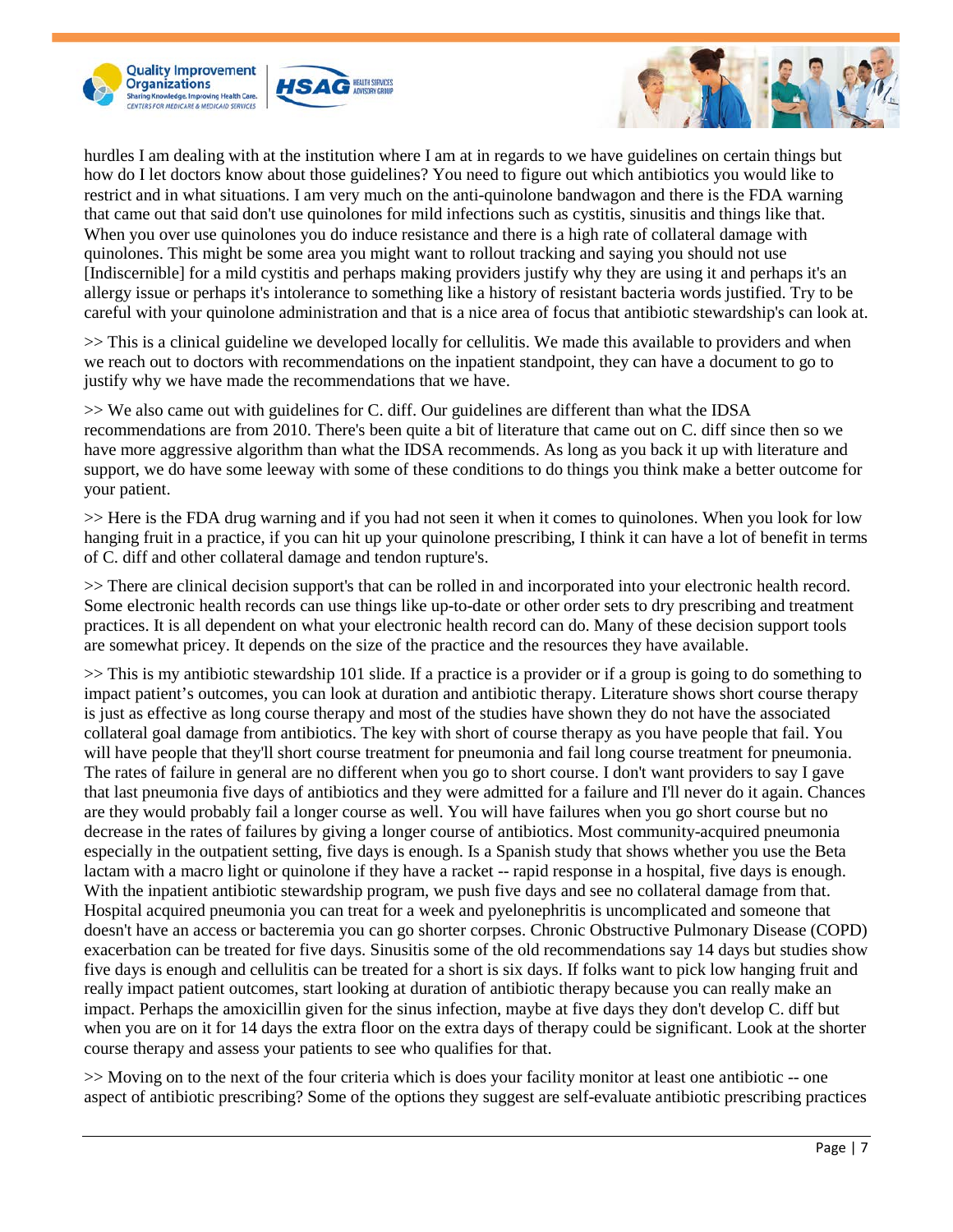





and the United Kingdom is done quite a bit of research on this. There are some self-evaluations you can download if you Google self-evaluation antibiotic prescribing. Most literature drives you to the United Kingdom and you could look at that. Educating doctors and providers on antibiotic prescribing to let them know about shorter courses of therapy. Many doctors prescribe 14 days of antibiotics for pneumonia because they always have. Rolling out information to impact that and also try to look at antibiotic prescribing for one or more high-priority conditions. This falls under the MIPS or treatment of bronchitis, adult sinusitis. You could kill two birds with one stone. Tracking and reporting percentages of antibiotic back visits leading to antibiotic prescribing. And track and report complications of antibiotics prescribing which needs to be done at a healthcare level and not on a patient by patient basis.

>> We looked at our visits and when we had the stewardship meeting the other day we said what data do we have for ambulatory patients? Within an hour of the meeting they provide us data that show the number one cause for e-visits is sinus related issues, cough and dysuria. Those are the three most common visits within our organization from an e-visits standpoint. Then we were able to look at antibiotic prescribing not by diagnosis which is the next level we want to get to, but what percentage of folks with sinusitis got azithromycin or amoxicillin? What percentage of patients with dysuria developed ciprofloxacin? We don't have that data yet but a lot of the programs, if you talk to your I.T. folks and your analytics folks, some of the data might already be there and you just have to ask specific questions and you could be well on your way to meeting core element number three. Once you take this down to the prescriber level or to the diagnostics level, now you can start impacting patient care and start figuring out where do I need to educate? Of certain doctors or nurse practitioners or PAs give 80 percent of patients with bronchitis an antibiotic, maybe you need to focus on educating those providers. A lot of data has probably already been placed at your fingertips if you look for it.

>> Bouncing into the inpatient side for a second, for those hospitals who are on the line, if you don't use Davis therapy to determine antibiotic utilization or at least using some other measures such as defined daily doses and I prefer days of therapy and if you don't friend those, I don't know how you are adequately assessing your antibiotic utilization. Do not you spend data to determine your antibiotics. Hospitals negotiate contracts and you can get a great deal on saline but to do that your [Indiscernible] of cost has to go up. It is a very poor measure of your antibiotic use and I discourage wholeheartedly using spend as your way to measure your antibiotic prescribing. We use days of therapy and it is challenging. Hopefully one NHSA developed their feeds we can get it more electronically by right now we get it manually. Our days of therapy gives us the insight to what's going on. You see the couple year trend in ICUs and you see at the end an increase up and turns out we had some gaps in our coverage of our stewardship program. When we stopped looking, the doctor started prescribing what they wanted to and that is consistent in all programs. When stewardship is not looking, people tend to fall back in their old ways. Following days of therapy is critical.

>> Also look at quality measures. We track length of stay, mortality and C. diff rates in the ICU and we cut antibiotic use inpatient 30 percent in the ICUs and have not seen an improvement much in terms of C. diff. We haven't seen any change in mortality or length of stay so we decreased antibiotics, decreased potential complications without causing negative outcomes and to us that is evidence that while we are aggressive we are being too aggressive and leading to poor patient outcomes.

>> Getting into the ambulatory side and tracking and reporting complications of antibiotic prescribing is difficult because if you don't have a closed healthcare system, so if your patients bounce between two, three, or four hospitals it may not be related. One system could get them Augmentin and they could develop C. diff and you get blamed for it even though you didn't prescribe the antibiotic. This can be a little difficult to track. C. diff is the easiest complication. You could be very specific and look at renal failure from Bactrim and look at patients seen for rashes from Beta lactams on those would be few and far between. If you wanted to track something, C. diff would probably be the easiest.

>> In the emergency department, this is an area of focus and emergency departments fall under the ambulatory documents. You can look at antibiotic prescribing patterns and duration of therapy for your local guidelines as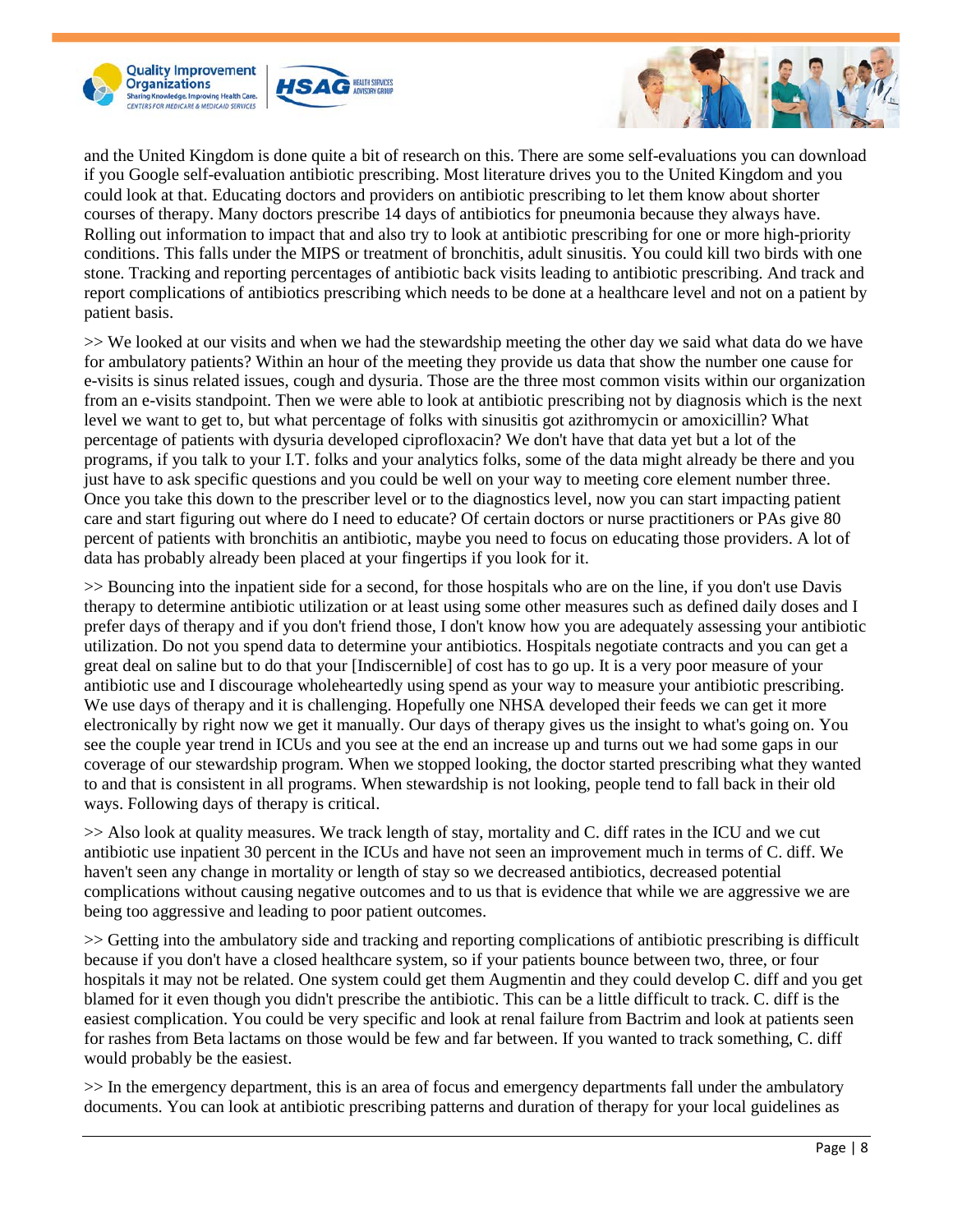





well as a rule out CURB-65 which is a scoring tool to see if someone gets admitted for pneumonia or can be treated as an outpatient. Another thing you can look at which is apropos to some of the other commission measures and things that are being tracked with CMS is sepsis and how often you use appropriate antibiotic selection in patients. No matter what most doctors tell you Vanc and pip/tazo are not the answer for every patient. They are associated with a significant increase in renal failure from antibiotics and probably not the right choice but I guess in most facilities it is what is given for most septic patients. This could be another area you could look at and potentially even tie into your sepsis data you are already collecting and just ask a few more questions to look into that.

>> Coming down the home stretch, education and expertise. Does your facility provide resources to clinicians and patients on evidence-based antibiotic prescribing? We want to educate them when they are and are not needed and the fact that antibiotics are not benign.

>> Health Services Advisory Group that are sponsoring this call have a lot of antibiotic resources on their website. They are also your partner in helping develop your internal tools for managing antibiotic stewardship from an ambulatory standpoint so feel free to reach out to them with questions or need for any help.

>> There is the California Medical Association (CMA) Foundation which is out of California and they have made some of their treatment guidelines available including sinusitis and pharyngitis and nonspecific URI guidelines and they have SEAP document and an acute bronchitis document as well. They have patient education handouts and some posters that can be put up in the office. My challenge to everyone on this call is when you use outside resources, no matter where you get them from, please investigate them internally to make sure you agree with them. Maybe you have a different prescribing pattern locally that is appropriate or perhaps you have antibiotic resistance issues. Please don't just take the CMA foundation or IDSA -- I mentioned we took the IDSA C. diff document and we updated what we felt was the latest evidence. Please investigate internally before you roll something out for everyone to utilize and making treatment decisions.

>> This is something from the CMA foundation for best practices in the management of someone with bronchitis and cough. As you can see, it's a nice detailed document that you have access to.

>> As I mentioned many times antibiotics are not benign and a lot of times antibiotics are given for viral infections. This is information you can put in your office and provide to your patients as well is put on the computer. This is from the Centers for Disease Control and Prevention (CDC) Get Smart campaign and they have documents out there that tell you that these diagnoses need antibiotics because they are bacterial and these diagnoses are viral and do not need antibiotics. Make this available to your patients because it's very helpful. They also have charts, fact sheets, and other things that can be provided to patients for education to try to break the lifelong habit of going to the doctor to get an antibiotic because it will fix you. I can tell you how many patients I have seen that have had such life-changing or maybe life ending complications from antibiotics. It is heartbreaking when you see it for something that is viral. We have to work with patients to let them know when antibiotics will help and when they will not.

>> This is from Get Smart week coming up in November on the 13th through the 19th and they have more information on the CDC Get Smart in terms of patient education around antibiotics.

>> My last slide is there are now multiple tools and this is from my office. When my patients are waiting for me to come in, there are interactive tools and the one on the left is a slide on tuberculosis. You can click on it. There is one on methicillin-resistant Staphylococcus aureus (MRSA). It is interactive and you can watch videos. There are things like are you ready for your examination? Questions to ask when you see the doctor. These are many times free and provided by companies. The material is free and auto updated. I am not here to plug any one device but we just rolled these out a few months ago and I can't emphasize the positive reinforcement we have had from patients. Sometimes when I walk in the room I have to tap them on the shoulder and you can watch these videos later. Very positive and the patients enjoyed having that as a way of education.